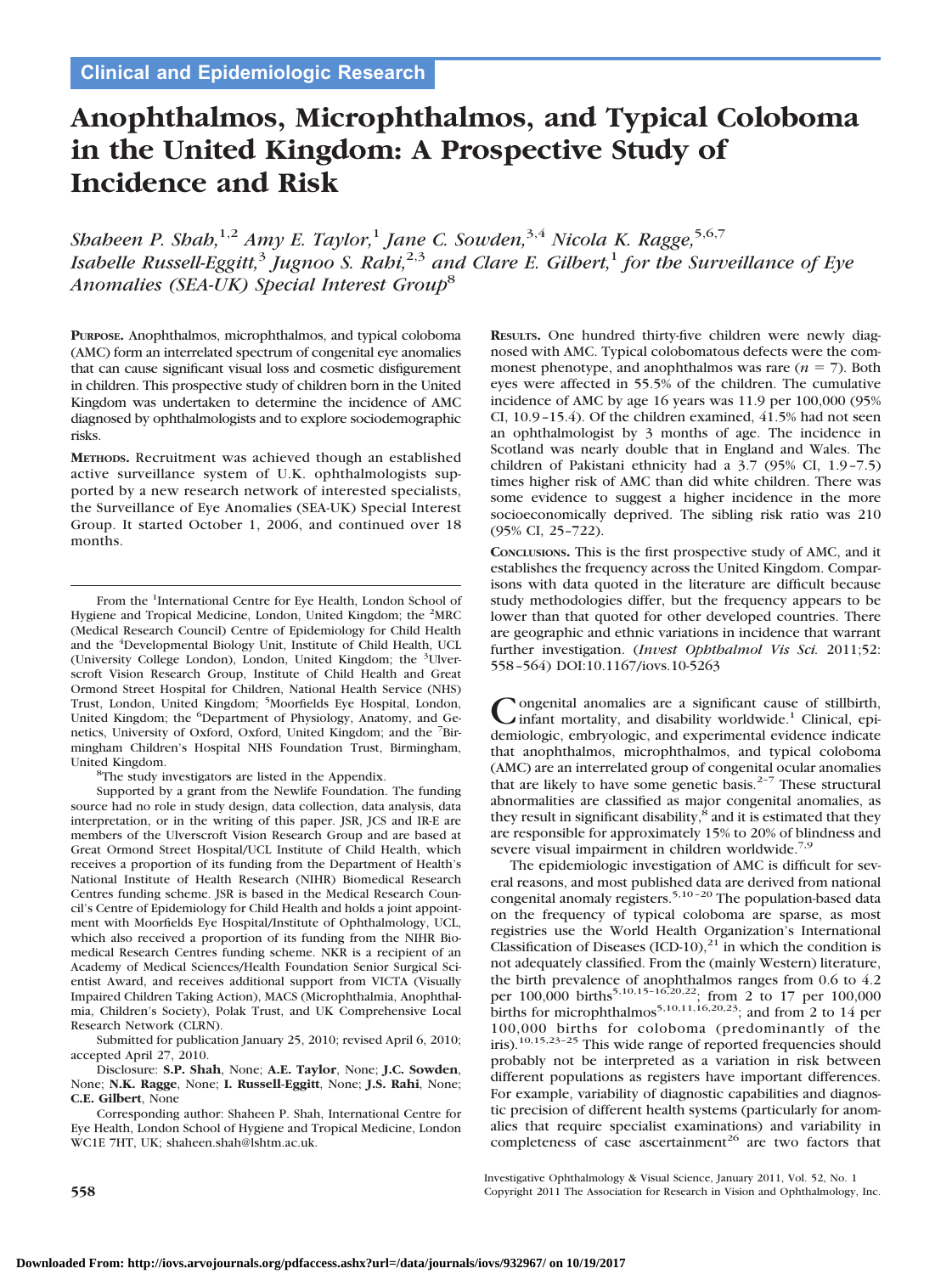compromise comparisons between data derived from national anomaly registers.

Early detection of congenital eye anomalies is important for several reasons: Parents value early diagnosis, treatment and rehabilitation strategies may be more effective, and genetic counseling can be provided, if appropriate.<sup>6</sup> The newborn and young infant vision-screening program recommends that all infants born in the United Kingdom be examined at birth and again at 6 to 8 weeks for ocular anomalies. Furthermore, it is recommended that all children in whom there is a family history of ocular anomaly be examined by an ophthalmologist within this period.<sup>27,28</sup>

The principal purpose of this study was to estimate the incidence of AMC (of any severity) diagnosed by ophthalmologists in children aged -16 years who were born in the United Kingdom. Secondary goals included determining sociodemographic variation and familial recurrence, as well as describing the age at which the diagnosis by the ophthalmologist was made. Findings of the etiologic investigations will be reported separately.

# **METHODS**

Children with AMC newly diagnosed by a National Health Service consultant ophthalmologist in the United Kingdom (England, Wales, Scotland, and Northern Ireland) were identified through the British Ophthalmic Surveillance Unit (BOSU), which manages an active surveillance scheme.<sup>29</sup> All consultant ophthalmologists and those with clinical autonomy in the United Kingdom  $(n = 1131)$  (Foot B, BOSU coordinator, personal communication, 2006) were actively surveyed for 18 months between October 1, 2006, and March 31, 2008. They either noted that they had seen an eligible new case during the previous month or confirmed that they had no new cases to notify.29 In addition to this active surveillance process, a Special Interest Group (SIG) was formed to augment case reporting. The SIG consisted of 44 pediatric ophthalmologists with specialist training and interest in pediatric ophthalmology, as well as geneticists with an interest in AMC. It was anticipated that most children with AMC would be referred to these specialists.

A standardized questionnaire was sent to all ophthalmologists who had notified an eligible child to collect information that included identifiers to determine duplicate reports (i.e., date of birth, postal code, sex, and initials), sociodemographic data, and clinical information (see Supplementary Material, http://www.iovs.org/lookup/suppl/ doi:10.1167/iovs.10-5263/-/DCSupplemental). The questionnaire was piloted by SIG members before the start of the study. At least three reminders (two postal, one telephone) were sent to nonresponding ophthalmologists in an attempt to limit nonresponse.

### **Case Definition of AMC**

As no formal classification has been developed for these anomalies, defining them for this study was complex. Clarification of the case definition, including inclusion and exclusion criteria, was sought from the BOSU Steering Committee and members of the SIG, to arrive at a consensus of opinion. For this clinical study anophthalmos was defined as no evidence of a globe or ocular tissue on clinical examination, since birth. Microphthalmos was defined as an abnormally small eye or cornea (microcornea): axial length, <16 mm at birth, and <19 mm at 12 months of age; and corneal diameter,  $\leq$  10 mm at birth. As not all children would undergo measurement of ocular dimensions, the reference ranges were provided as a guide, but not as a diagnosing criterion. Differentiation of anophthalmos from severe microphthalmos was left to the reporting clinician. Coloboma was defined as a defect in any ocular tissue(s) consistent with failure of closure of the fetal fissure. To clarify the definition for clinicians, the following diagnoses were explicitly excluded: eyelid coloboma, anterior segment anomalies (e.g., aniridia, Peters' anomaly), and other posterior non-

colobomatous anomalies (e.g., retinopathy of prematurity, persistent hyperplastic primary vitreous, and optic nerve hypoplasia).

#### **Data Management**

Data were double entered into a database (Access; Microsoft, Redmond, WA), and analysis was conducted (Stata; StatCorp., ver. 10.0, College Station, TX).

For analyses the following three mutually exclusive phenotypic categories were used at the level of the child: (1) any anophthalmos: unilateral or bilateral anophthalmos, irrespective of any other AMC anomaly in either eye; (2) isolated coloboma: unilateral or bilateral coloboma and no other AMC anomaly in either eye; (3) microphthalmos with or without coloboma: subdivided into (3a) isolated microphthalmos: unilateral or bilateral microphthalmos and no other AMC anomaly in either eye, and (3b) mixed: unilateral or bilateral microphthalmos and any other AMC defect in one or both eyes (includes microphthalmos+coloboma and microphthalmos with cyst).

Two other, non–mutually exclusive, phenotypic groups were also characterized: (1) any coloboma, which was defined as a child with any form of coloboma regardless of the presence of anophthalmos or microphthalmos; and (2) anophthalmos/microphthalmos (A/M), which was defined as unilateral or bilateral anophthalmos or microphthalmos, regardless of the presence of coloboma.

#### **Statistical Analysis**

There were approximately 1,158,000 live births during the study period.30 When possible, data were stratified by age, sex, ethnicity (according to the U.K. Office for National Statistics [ONS] classification; data available for Great Britain only $31$ ), and England Government Office Regions (GORs). Place of residence was determined by using the postal code at the time of reporting, or the mother's postal code during pregnancy, if different. Socioeconomic status was determined by using the Index of Multiple Deprivation (IMD) for children born in England only (as this classification is country specific, and ranking from different countries cannot be usefully combined<sup>32,33</sup>). IMD rank was categorized into quintiles for analysis. Three categories of place of residence were determined (using postal code) for children born in England (as classification is country specific); urban, small town/fringe, and village/dispersed according to ONS-recommended classification.

In this study, incidence estimates were calculated in different ways. First, live birth, annual age-specific incidence of diagnosis of AMC by a U.K. ophthalmologist was estimated. The incidence of diagnoses of AMC in the first year of life was determined by dividing the number of newly diagnosed cases of AMC presenting in the first year of life by the annual number of live births in 2007 (denominator multiplied by 1.5 to account for 18-month study period). Second, the live birth risk (cumulative incidence) was calculated. Finally, the total annual incidence was calculated with the whole (living) population of children aged 0 to 15 years as the denominator. The advantage of the latter approach is that data could be analyzed by ethnic group, level of deprivation, and location of residence as population level data are available for these variables. To assess whether children born as singletons had the same incidence as those born as multiples, information on the number of live multiple births in England and Wales was obtained from the ONS.<sup>34</sup> Risk ratios (RRs) were calculated using the method described by Clayton and Hills,<sup>35</sup> and 95% confidence intervals (CIs) were based on the Poisson distribution.

Time from birth to diagnosis by an ophthalmologist was displayed as a survival function, and differences between phenotypes were tested by using the log rank test.<sup>36</sup> Sibling risk  $(K_s)$  and sibling risk ratios  $(\lambda_s)$  were calculated as measures of familial aggregation. Sibling risk was defined as the number of siblings with an AMC, excluding the index case divided by the total number of siblings, again excluding the index case. Sibling risk ratio was defined as a ratio of risk of disease manifestation, given that one's sibling is affected, compared with the prevalence in the general population. The sibling risk ratio  $(\lambda_s)$  was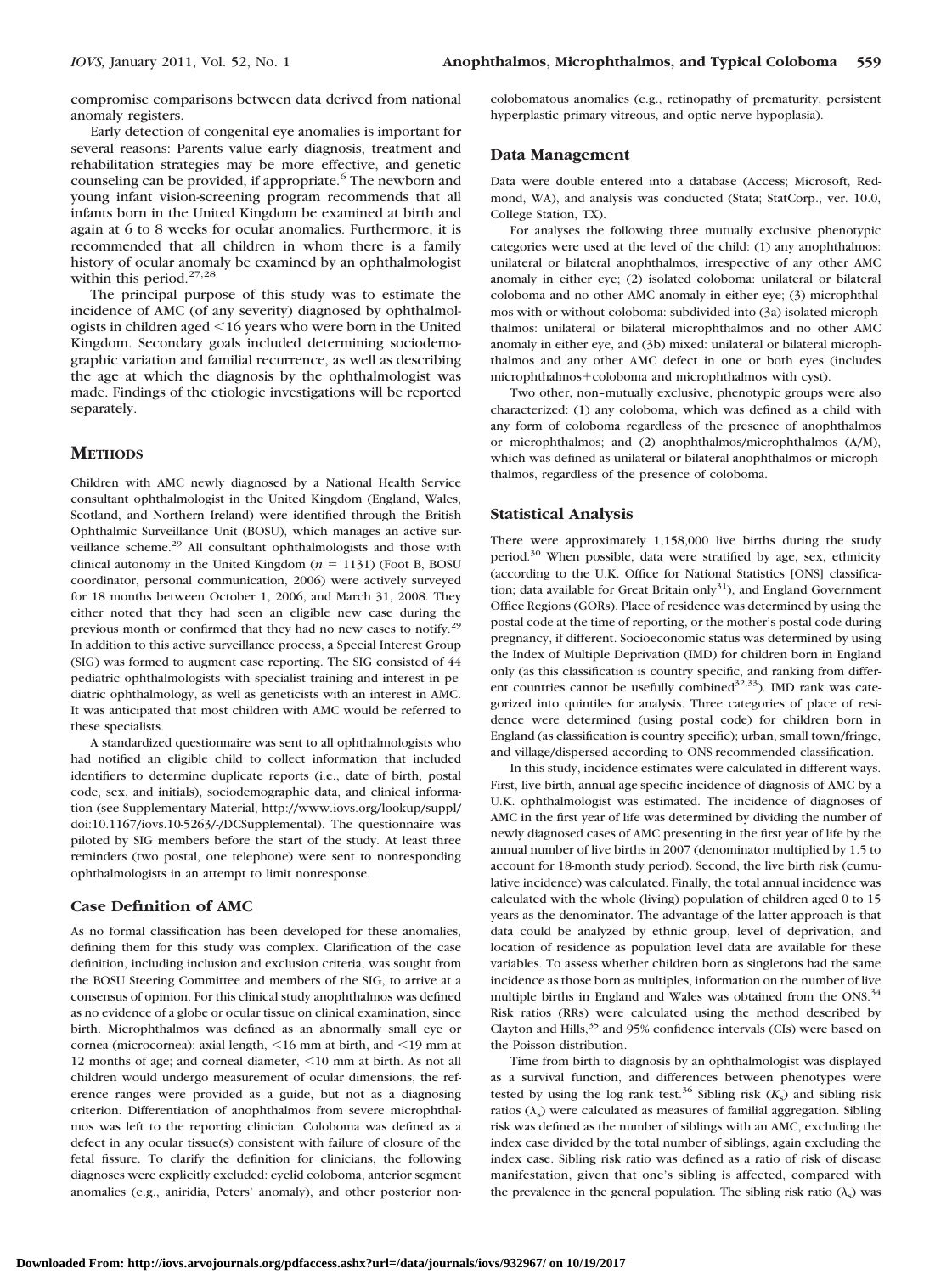calculated ( $\lambda_s = K_s/K$ ), where *K* is the population risk of AMC, as determined from this study.37

The design and methodology of the study were reviewed and approved by the BOSU Steering Committee. The study was also approved by the Ethics Committee of the London School of Hygiene and Tropical Medicine (reference number 3091) and by the NHS London MREC (reference number 06/MREO2/45). The data were handled in accordance with current guidance on data protection. The research complied with the tenets of the Declaration of Helsinki.

# **RESULTS**

Eighty eligible cases were reported to BOSU, and 55 additional cases were reported through the SIG, making a total of 135 confirmed cases of AMC. Boys accounted for 50.4% of cases (Table 1). Isolated coloboma was the commonest phenotype

**TABLE 1.** The Demographic Distribution of AMC

|                                                | Cases                   |               | <b>Child Population</b> |       |
|------------------------------------------------|-------------------------|---------------|-------------------------|-------|
|                                                | (n)                     | $\frac{0}{0}$ | (n)                     | (0/0) |
| Country                                        |                         |               |                         |       |
| England                                        | 112                     | 83.0          | 9,674,100               | 84.0  |
| Wales                                          | $\overline{c}$          | 1.5           | 561,200                 | 5.0   |
| Scotland                                       | 19                      | 14.1          | 921,800                 | 8.0   |
| Northern Ireland                               | $\overline{2}$          | 1.5           | 380,100                 | 3.0   |
| <b>UK Total</b>                                | 135                     | 100           | 11,537,200              | 100   |
| <b>Sex</b>                                     |                         |               |                         |       |
| Male                                           | 68                      | 50.4          | 5,911,704               | 51.0  |
| UK total                                       | 135                     | 100           | 11,537,200              | 100   |
| Ethnicity*                                     |                         |               |                         |       |
| White                                          | 94                      | 76.4          | 9,767,510               | 87.9  |
| Pakistani                                      | 9                       | 7.3           | 252,761                 | 2.3   |
| Mixed                                          | 6                       | 4.9           | 326,189                 | 2.9   |
| Bangladesh                                     | 3                       | 2.4           | 105,306                 | 0.9   |
| Indian                                         | 3                       | 2.4           | 233,594                 | 2.1   |
| African                                        | $\overline{\mathbf{3}}$ | 2.4           | 141,588                 | 1.3   |
| African Caribbean                              | $\overline{2}$          | 1.6           | 111,678                 | 1.0   |
| Other                                          | $\overline{3}$          | 2.4           | 179,212                 | 1.6   |
| Great Britain total                            | $123*$                  | 100           | 11,117,837              | 100   |
| Deprivation England only                       |                         |               |                         |       |
| Most deprived                                  | 28                      | 25.2          | 2,243,676               | 23.1  |
| Group 2                                        | 27                      | 24.3          | 1,898,565               | 19.5  |
| Group 3                                        | 21                      | 18.9          | 1,799,340               | 18.5  |
| Group $4$                                      | 16                      | 14.4          | 1,815,717               | 18.7  |
| Least deprived                                 | 19                      | 17.1          | 1,955,088               | 20.1  |
| England total                                  | 111                     | 100           | 9,712,386               | 100   |
| Dwelling location England<br>only <sup>+</sup> |                         |               |                         |       |
| Urban                                          | 91                      | 82            | 7,931,478               | 81.7  |
| Small town and fringe                          | 9                       | 8.1           | 907,824                 | 9.3   |
| Village and dispersed                          | 11                      | 9.9           | 873,084                 | 9.0   |
| England total                                  | 111                     | 100           | 9,712,386               | 100   |
| GOR England only:                              |                         |               |                         |       |
| North East                                     | 5                       | 4.4           | 469,400                 | 5.0   |
| North West                                     | 10                      | 8.8           | 1,322,100               | 14.0  |
| Yorkshire/The Humber                           | 11                      | 9.7           | 979,200                 | 10.0  |
| East Midlands                                  | 5                       | 4.4           | 819,500                 | 8.0   |
| West Midlands                                  | 5                       | 4.4           | 1,057,600               | 11.0  |
| <b>East</b>                                    | 11                      | 9.7           | 1,077,800               | 11.0  |
| London                                         | 31                      | 27.4          | 1,445,000               | 15.0  |
| South East                                     | 23                      | 20.4          | 1,581,400               | 16.0  |
| South West                                     | 11                      | 9.7           | 922,100                 | 10.0  |
| England total                                  | 112                     | 100           | 9,674,100               | 100   |

Ref, reference.

\* 10 values missing.

† Requires postcode (1 missing value).

‡ Government Office Region (for England only), deprivation measured by Index of Multiple Deprivation.

**TABLE 2.** Live Birth Risk (Cumulative Incidence) in the United Kingdom, by Phenotype

| <b>Incidence</b><br>per 100,000<br>$\boldsymbol{n}$ |                | 95% CI        |  |
|-----------------------------------------------------|----------------|---------------|--|
|                                                     |                |               |  |
| 119                                                 | 10.4           | $8.6 - 12.4$  |  |
| 133                                                 | 11.5           | $10.3 - 14.6$ |  |
| 135                                                 | 11.9           | $10.9 - 15.4$ |  |
|                                                     |                |               |  |
| 7                                                   | 0.6            | $0.3 - 1.3$   |  |
|                                                     |                |               |  |
| 49                                                  | 4.3            | $3.1 - 5.6$   |  |
| 58                                                  | 5.1            | $4.1 - 7.0$   |  |
| 62                                                  | 5.5            | $4.5 - 7.6$   |  |
|                                                     |                |               |  |
| 29                                                  | 2.5            | $1.7 - 3.6$   |  |
| 31                                                  | 2.7            | $2.0 - 4.1$   |  |
|                                                     |                |               |  |
| 34                                                  | 3.0            | $2.1 - 4.2$   |  |
|                                                     |                | $2.3 - 4.5$   |  |
|                                                     |                |               |  |
| 70                                                  | 6.1            | $4.8 - 7.7$   |  |
|                                                     | 6.4            | $5.3 - 8.5$   |  |
|                                                     |                |               |  |
| 85                                                  | 7.4            | $5.9 - 9.2$   |  |
|                                                     | 8.4            | $7.1 - 10.8$  |  |
| 99                                                  | 8.7            | $7.5 - 11.5$  |  |
|                                                     | 35<br>73<br>95 | 3.1           |  |

\* Anophthalmos/microphthalmos (i.e. regardless of presence of coloboma).

† Regardless of the presence of anophthalmos or microphthalmos.

 $(n = 62, 45.9\%)$ . Microphthalmos was present in 66 children: isolated in 31 (23%) and mixed in 35 (25.9%). Anophthalmos was rare, being present in only seven (5.2%) children. In nearly three fourths of the children ( $n = 99, 73.3\%$ ), a colobomatous defect was present (i.e., any coloboma). A/M was present in 73 (54.1%) children.

The live birth incidence of AMC in the first year of life was 10.4 per 100,000 live births (95% CI, 8.6 –12.4; Table 2). This increased slightly with age, so that by the age of 16 years, the cumulative risk of an AMC anomaly in the United Kingdom was 11.9 per 100,000 (95% CI, 10.9 –15.4). Scotland had nearly twice the cumulative incidence of AMC (22.2 per 100,000; 95% CI, 14.2–36.7) as did England and Wales (11.4 per 100,000; 95% CI, 10.3–15.0).

As shown in Table 3, the annual live birth incidence of AMC for the under 16 population in the UK was 0.8/100,000 (95% CI, 0.7– 0.9). Significant ethnicity differences were apparent. However, these associations may be confounded by socioeconomic status, as 90.5% of children in the least deprived category were white compared with 61.3% in the most deprived  $(P = 0.003)$ . Two-thirds of the Pakistani children were in the bottom two IMD categories compared to 36.8% of the white children. Furthermore, there was some evidence that the incidence was higher in the more deprived (0.88/100,000 per year (top two quintiles) vs. 0.62/100,000 per year (bottom two quintiles),  $P = 0.04$ .

The proportion of singletons in this study was lower than the national average (95.8% vs. 98.5%;  $P = 0.03$ ). The annual incidence of AMC in children aged less than 12 months and born as multiples was 32.9 per 100,000 (95% CI, 10.8 –76.8), which was higher than the incidence in singletons (RR 3.3; 95% CI, 1.3-8.0;  $P = 0.006$ ).

Nine (8.3%) sets of parents had consanguineous marriages with the following relationships: first cousins  $(n = 3)$ , second cousins  $(n = 2)$ , uncle/niece  $(n = 1)$  and unknown  $(n = 3)$ . Half the couples were Pakistani. In 18 (13.3%) children, there was a positive history of a congenital eye anomaly in another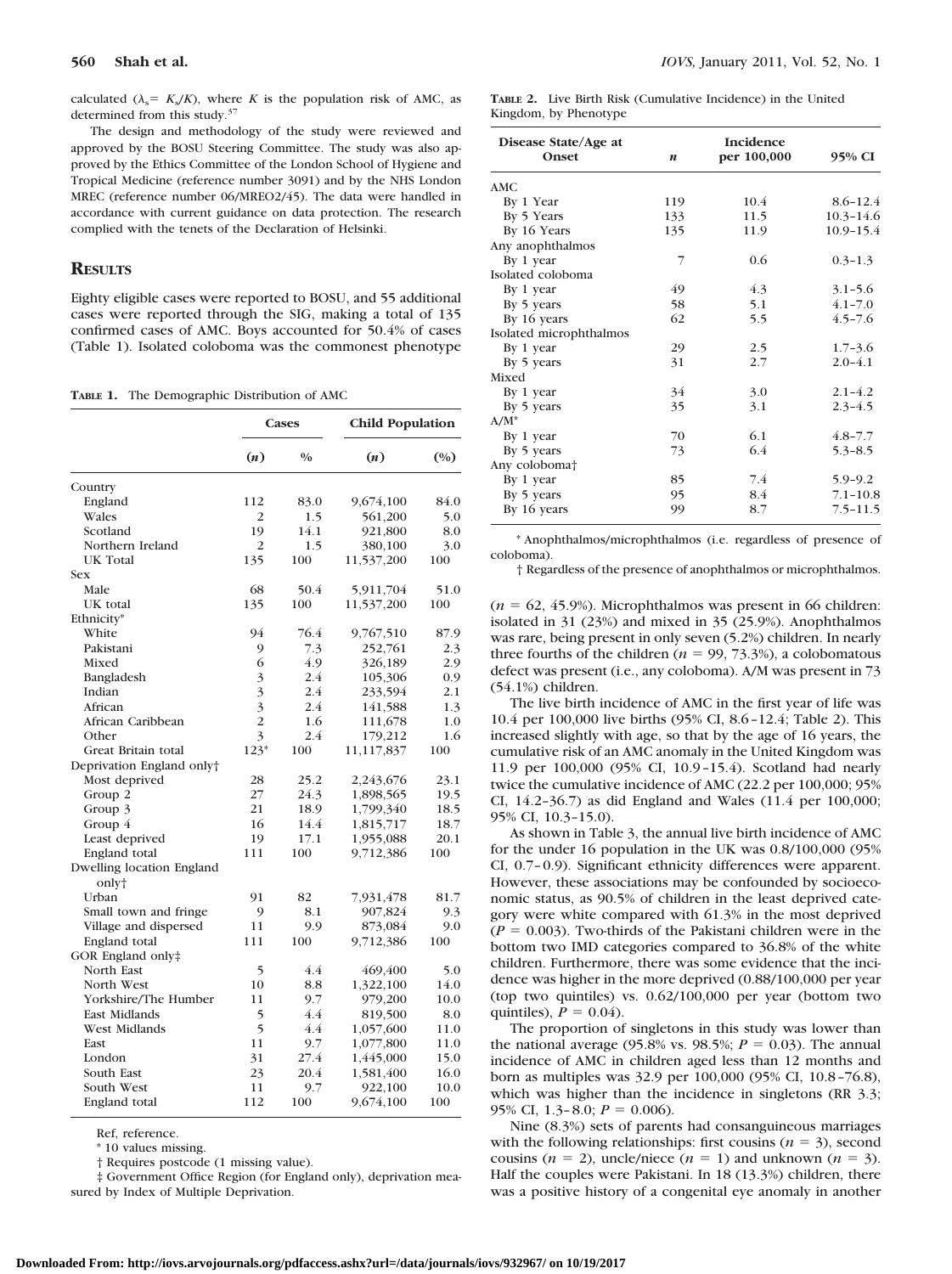| <b>TABLE 3.</b> Total Annual Live Birth Incidence $(<16$ Years) of any AMC Anomaly |  |  |  |
|------------------------------------------------------------------------------------|--|--|--|
|------------------------------------------------------------------------------------|--|--|--|

|                          | <b>Annual Live Birth</b><br>Incidence/100,000/y | 95% CI        | <b>Relative Rate</b> | 95% CI        | $\boldsymbol{P}$ |
|--------------------------|-------------------------------------------------|---------------|----------------------|---------------|------------------|
| Overall UK               | 0.78                                            | $0.68 - 0.94$ |                      |               |                  |
| Country                  |                                                 |               |                      |               |                  |
| England                  | 0.77                                            | $0.65 - 0.94$ | Ref                  |               |                  |
| Wales                    | 0.24                                            | $0.03 - 0.86$ | 0.31                 | $0.07 - 1.22$ | 0.075            |
| Scotland                 | 1.37                                            | $0.83 - 2.15$ | 1.78                 | 1.08-2.84     | 0.022            |
| Northern Ireland         | 0.35                                            | $0.04 - 1.30$ | 0.45                 | $0.11 - 1.81$ | 0.245            |
| <b>Sex</b>               |                                                 |               |                      |               |                  |
| Male                     | 0.77                                            | $0.62 - 0.99$ | Ref                  |               |                  |
| Female                   | 0.79                                            | $0.62 - 1.01$ | 1.02                 | $0.72 - 1.43$ | 0.912            |
| Ethnicity*               |                                                 |               |                      |               |                  |
| White                    | 0.64                                            | $0.51 - 0.77$ | Ref                  |               |                  |
| Pakistani                | 2.37                                            | $1.09 - 4.51$ | 3.70                 | $1.9 - 7.5$   | < 0.001          |
| Bangladesh               | 1.90                                            | $0.70 - 6.50$ | 2.96                 | $1.0 - 9.55$  | 0.047            |
| Indian                   | 0.86                                            | $0.18 - 2.50$ | 1.33                 | $0.67 - 4.94$ | 0.234            |
| African                  | 1.41                                            | $0.11 - 3.40$ | 2.20                 | $0.71 - 7.1$  | 0.155            |
| African Caribbean        | 1.19                                            | $1.31 - 7.80$ | 1.86                 | $0.47 - 7.7$  | 0.36             |
| Mixed                    | 1.23                                            | $0.13 - 1.80$ | 1.91                 | $0.85 - 4.46$ | 0.105            |
| Other                    | 1.12                                            | $0.23 - 3.30$ | 1.74                 | $0.56 - 5.61$ | 0.32             |
| Deprivation <sup>+</sup> |                                                 |               |                      |               |                  |
| Most deprived            | 0.83                                            | $0.60 - 1.30$ | Ref                  |               |                  |
| Group 2                  | 0.95                                            | $0.68 - 1.50$ | 1.14                 | $0.68 - 1.91$ | 0.618            |
| Group 3                  | 0.78                                            | $0.48 - 1.20$ | 0.94                 | $0.46 - 1.46$ | 0.493            |
| Group $4$                | 0.59                                            | $0.31 - 0.91$ | 0.71                 | $0.29 - 1.06$ | 0.073            |
| Least deprived           | 0.65                                            | $0.36 - 0.97$ | 0.78                 | $0.38 - 1.24$ | 0.208            |
| Dwelling <sup>+</sup>    |                                                 |               |                      |               |                  |
| Urban                    | 0.77                                            | $0.65 - 0.97$ | Ref                  |               |                  |
| Small town and fringe    | 0.66                                            | $0.25 - 1.16$ | 0.85                 | $0.36 - 1.51$ | 0.403            |
| Village and dispersed    | 0.84                                            | $0.37 - 1.40$ | 1.09                 | $0.5 - 1.83$  | 0.893            |
| GOR‡                     |                                                 |               |                      |               |                  |
| North East               | 0.71                                            | $0.23 - 1.66$ | Ref                  |               |                  |
| North West               | 0.50                                            | $0.24 - 0.93$ | 0.71                 | $0.24 - 2.08$ | 0.529            |
| Yorkshire/The Humber     | 0.75                                            | $0.37 - 1.30$ | 1.05                 | $0.37 - 3.04$ | 0.922            |
| <b>East Midlands</b>     | 0.41                                            | $0.13 - 0.95$ | 0.57                 | $0.17 - 1.98$ | 0.372            |
| <b>West Midlands</b>     | 0.32                                            | $0.07 - 0.65$ | 0.44                 | $0.1 - 1.32$  | 0.11             |
| East                     | 0.68                                            | $0.34 - 1.22$ | 0.96                 | $0.33 - 2.75$ | 0.937            |
| London                   | 1.43                                            | $1.05 - 2.14$ | 2.01                 | $0.83 - 5.49$ | 0.104            |
| South East               | 0.97                                            | $0.58 - 1.40$ | 1.37                 | $0.5 - 3.45$  | 0.59             |
| South West               | 0.80                                            | $0.50 - 1.61$ | 1.12                 | $0.47 - 3.71$ | 0.593            |

Ref, reference.

\* Ethnicity data (Great Britain only) unknown in 10 children.

† Derived from English postcode, unknown in one.

‡ English Government Office Regions.

family member, and in 11 this was another AMC abnormality. Sibling recurrence risk  $(K_s)$  was 2.5% (95% CI, 0.3%–8.6%). Using the population risk of AMC determined in this study the sibling risk ratio  $(\lambda_s)$  was calculated as 210 (95% CI, 25-722). The mean age of a first-time mother was slightly older than the national average (28.8 years vs. 27.6 years,  $P = 0.26$ ).

In just over one third of cases, diagnosis was made by an ophthalmologist by 1 month of age ( $n = 52, 38.5\%$ ) and 58.5% by 3 months of age. All children had received the diagnosis by the 10th birthday. Significant differences existed in diagnosis according to ocular phenotype, with isolated coloboma being diagnosed significantly later than more severe defects (Fig. 1). Among the children in whom isolated coloboma was diagnosed after 3 months ( $n = 35$ ), visible iris coloboma was present in more than half (57.1%).

In most cases (58.3%), the eye abnormality was first identified by a family member. Hospital pediatricians were the first health professionals to notice the eye anomaly in 29.3% of children. Nine children had the abnormality detected in the community (the general practitioner,  $n = 3$ ; community optometrist,  $n = 4$ ; midwife,  $n = 1$ ; or health visitor,  $n = 1$ ).

Bilateral AMC was recorded in 75 (55.5%) children, and the proportion did not vary by phenotype. Unilateral AMC was diagnosed significantly later than bilateral defects (diagnosed after 1 month in 73.3% of children with unilateral defects vs. 52% with bilateral defects,  $P = 0.01$ ). This disparity was even



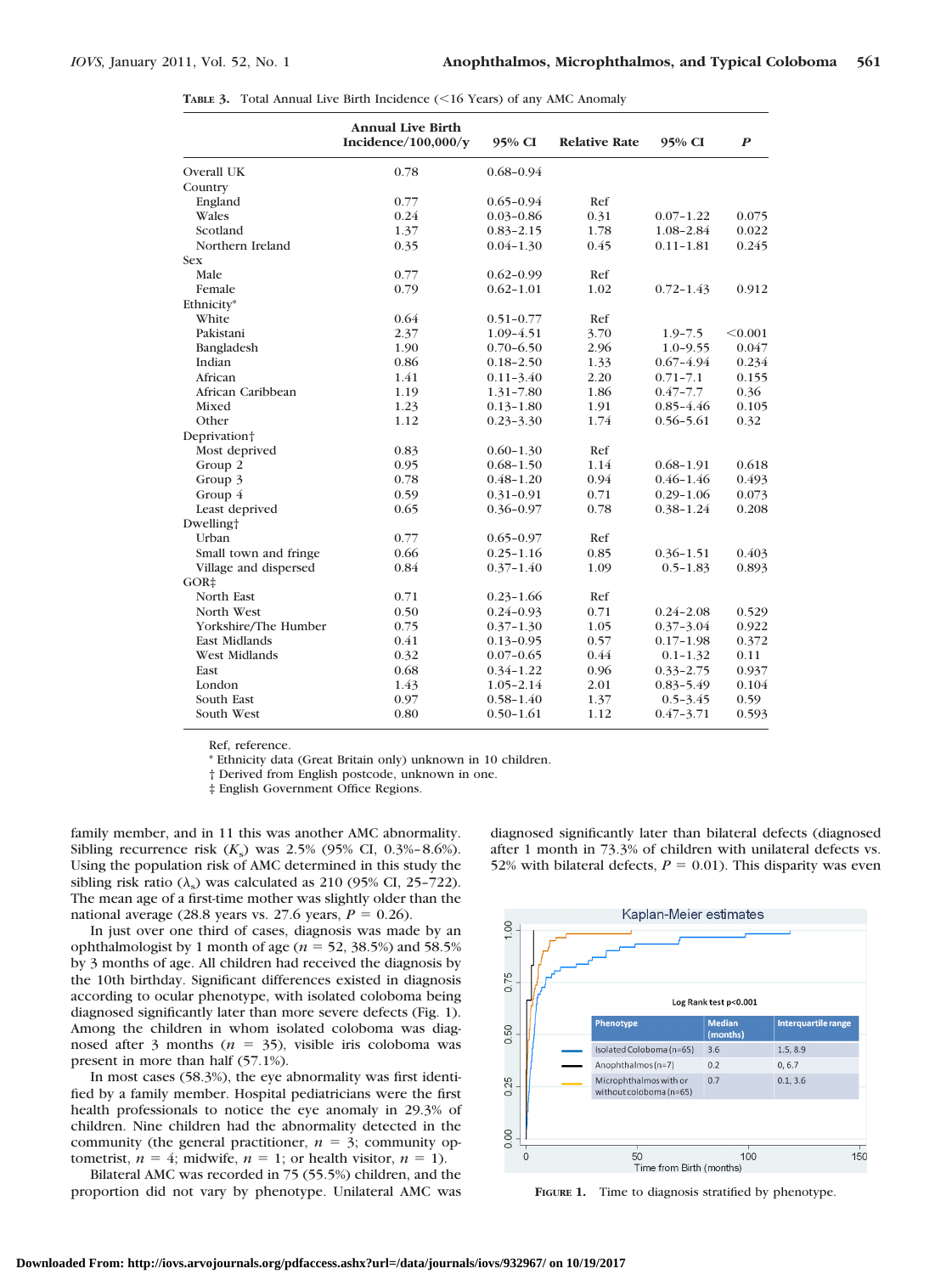more apparent by 3 months (diagnosed after 3 months in 61.7% of children with unilateral defects vs. 25.3% with bilateral defects,  $P \le 0.001$ ). AMC was diagnosed by 3 months of age in only three of the six children who had a first-degree relative with the disease.

# **DISCUSSION**

This is the first prospective study of incident AMC in the United Kingdom, and the cumulative risk by the age of 16 years was estimated at 1 case in every 8400 live births. The cumulative incidence appears to be lower than birth prevalences quoted for other regions; however, comparison with registry data was problematic. Most registers use passive surveillance data collection methods and can include misclassifications (particularly for anomalies that require specialist examinations). For example, 39% of children registered with AMC in the Scottish National Congenital Anomalies register were subsequently found to have been misclassified.<sup>2</sup> Comparison with other studies is also difficult due to variation in case definitions or inclusion and exclusion criteria. For example, most other studies have not included coloboma or, if they did, only iris coloboma was included. Some studies exclude chromosomal abnormalities, $38$  or unilateral or mild conditions, $11$  whereas other studies include still births and fetuses from terminated pregnancies.14,15 These differences are likely to have an effect not only on frequency estimates but also on the range and severity of the anomalies reported.

The study most comparable to ours, in which the diagnosis of AMC was also confirmed by eye specialists, was undertaken in Scotland between 1981 and 1997. In this study, the live birth prevalence was estimated to be 19 of 100,000 live births, $2$ which is similar to the frequency found in Scotland in the present study. Another study undertaken in England between 1988 and 1994, retrospectively ascertained cases of anophthalmos and microphthalmos from multiple sources.38 In that study, the birth prevalence was estimated to be 10 per 100,000 live births (95% CI, 9 –11).

Our study found a higher risk of AMC in Scotland than in England, in line with findings that a higher proportion of children have visual impairment, due to whole-globe anomalies in Scotland compared with England.39,40 Congenital glaucoma has a greater frequency in Scotland<sup>41</sup> than in the rest of the United Kingdom, and a north–south British divide has also been reported for several other congenital anomalies.<sup>42</sup> Compared with elsewhere in Europe, a higher prevalence of anomalies has been noted in Glasgow. $43$  Scotland has a reputation for poor health, termed the "Scottish effect," with markedly worse mortality and morbidity rates than the rest of Britain.<sup>4</sup> Whether a Scottish effect is apparent in congenital anomaly rates is unclear, as there are other possible explanations for these findings. For example, case ascertainment may be more complete in Scotland than elsewhere in the United Kingdom and Europe. The lower rate of termination of pregnancy (12.4/ 1000 women aged 15 to 44 years in Scotland compared with 18.3 for the same age group in England and Wales, 2006) may also be a factor.<sup>45</sup>

Ethnic minorities (in particular children of Pakistani and Bangladeshi ethnicity) appear to have a higher incidence of AMC than do white children. This finding is consistent with data from other epidemiologic studies undertaken in south Asian countries, which are estimated to have the highest prevalence of severe visual loss from congenital ocular anomalies.<sup>7</sup> In the United Kingdom, a significantly higher incidence of congenital glaucoma was also found in Pakistani children.<sup>41</sup> Reasons for the increased risk are unclear, and both genetic and environmental influences are likely to be important. The

practice of consanguineous marriage is particularly common in these ethnic groups, and parental consanguinity is high among children with AMC.15,46 Although consanguinity is known to increase the risk of autosomal recessive conditions, the adverse effect is often exaggerated, as many studies do not take into account the potential confounders, such as socioeconomic status and maternal education. There are also likely to be differences in attitude and behavior in relation to antenatal care and termination of pregnancy between groups that do or do not practice consanguineous marriage. $47,48$  Investigating socioeconomic inequalities can reveal etiologic clues, as was the case for nutritional deficiency and neural tube defects.<sup>49</sup> Increasing socioeconomic deprivation has been identified as a risk factor for some anomalies,<sup>50</sup> and the present study showed some evidence that the more deprived areas had a higher incidence of AMC than did the more affluent areas ( $P = 0.04$ ). This finding is also relevant in the context of needs assessment and effective targeting of services. Differences in deprivation by ethnicity are observed in the U.K. population as a whole and were observed within our sample; but, unfortunately, as IMD data were not available stratified by ethnic group at the population level, it was not possible to adjust our risk estimates for confounding by socioeconomic status.

Children born in multiple births appeared to have a higher incidence of AMC than did singletons, which is consistent with other studies of eye/other anomalies.<sup>11,13,51</sup> Greater maternal age and the use of assisted reproduction technology (ART) are both associated with multiple births, and if current trends for increasing maternal age and use of ART continue, the incidence of AMC may also increase.

Diagnosis by 3 months of age has been suggested as a useful cutoff for evaluating the national newborn and young infants vision-screening program.<sup>52</sup> Applying the 3-month cutoff to the data in our study meant that some children with visually obvious anomalies (e.g., iris coloboma) received a late diagnosis. Some children who would benefit from early intervention (e.g., those with microphthalmos and cataract) also received a late diagnosis. Such findings suggest that the newborn and young-infant vision screening program, which is not routinely monitored, may benefit from formal evaluation to determine coverage, quality, and best practice. Introducing a mandatory pupil-dilated examination, as has been introduced in some U.S. states, may be useful, as it is recognized that the more subtle anomalies (an isolated chorioretinal coloboma for example) may not be identified with the current screening method.

The aggregation of a disease within a family is often the first clue of underlying genetic susceptibility. In line with our findings, Morrison et al.<sup>2</sup> estimated a sib recurrence risk  $(K_s)$  of 6% and a sib risk ratio  $(\lambda_s)$  of 316 in Scotland. These figures provide genetic counselors with information that may help parents in planning future pregnancies. The modest sibling risk of AMC, which is similar to other complex diseases (e.g., neural tube defects),  $53$  reflects the role of genetic heterogeneity, the likely oligogenic effects, and the interaction with environmental factors in the etiology of AMC. Of importance, however, in view of emerging genetic identification of these syndromes,<sup>6</sup> is the offer of a genetic diagnosis.

Isolated colobomata were found to be diagnosed later than more severe anomalies in this study, which is relevant, as it has a bearing on the frequency estimate. In anomaly research, birth prevalence is a commonly quoted measure of disease frequency, but its reliability is dependent on the upper age limit for registration, meaning that milder anomalies, which are detected when the child is older, are more likely to be underascertained. Upper age limits for registration vary between registers. For example, the Alberta Congenital Anomalies Surveillance System<sup>12</sup> eligibility criteria specify that the child must be under the age of 1 year to qualify for registration but, in the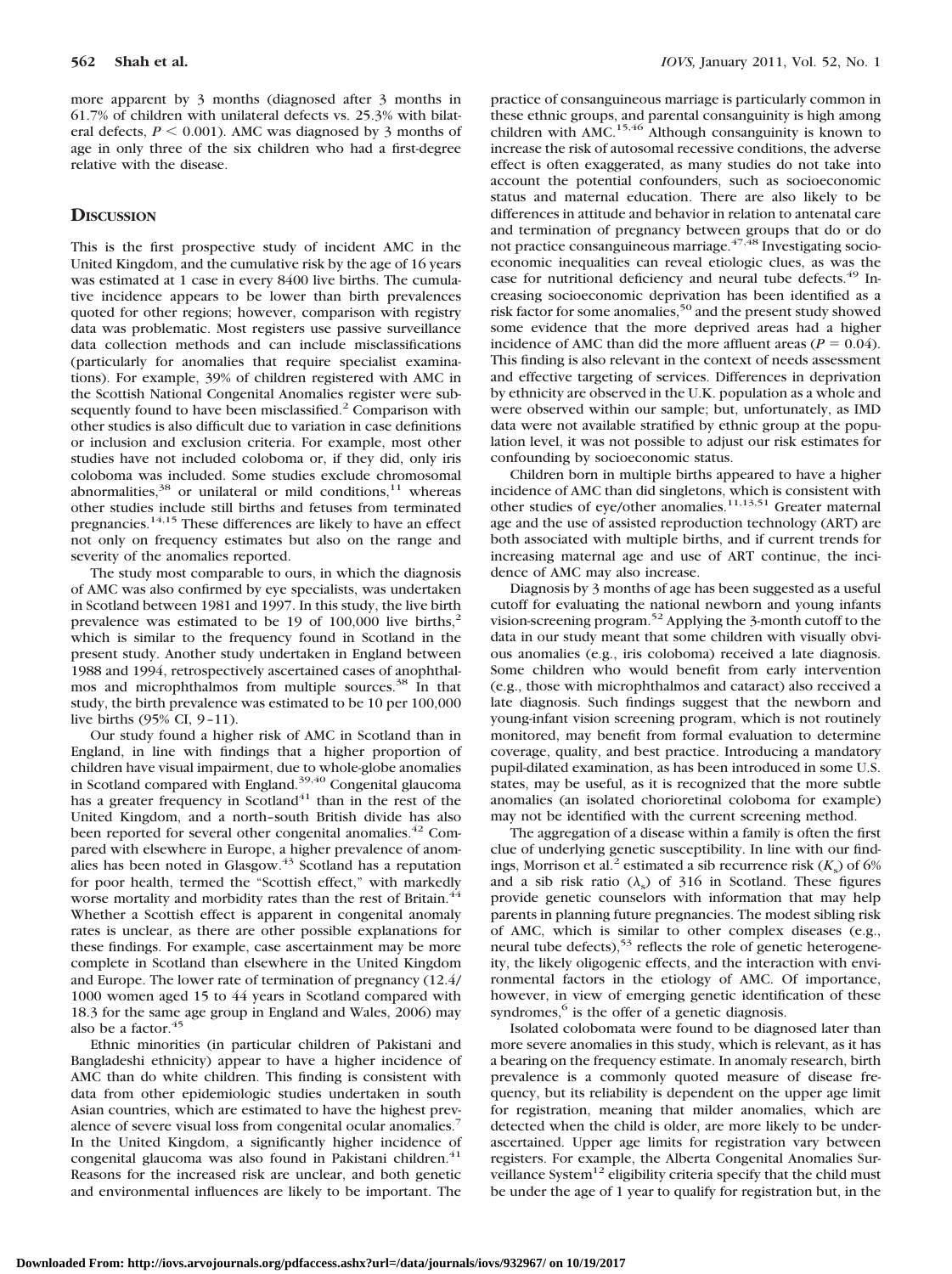Spanish collaborative study,<sup>5</sup> the notification period was the first 3 days of life. This latter study reported a birth prevalence of anophthalmos similar to that of coloboma, suggesting that coloboma was markedly underreported. Our study therefore quotes age-specific and cumulative incidence of diagnosis of AMC as measures of disease frequency. In addition, such estimates provide insight into the diagnosing and notifying process of the health care system.

Completeness of ascertainment is always a concern in any epidemiologic study of rare disease. For this reason, we chose the method of active surveillance, as it yields a high ascertainment rate.54 –57 The method also allows standardized data collection, thus reducing observer bias.<sup>58</sup> In addition, the United Kingdom's National Health Service, which provides a universal cost-free service, is ideally suited for active surveillance. The unique BOSU system has a track record of supporting the study of rare pediatric ophthalmic disorders over the last 11 years.39,41,52,59 But despite this, as ascertainment is unlikely to be 100%, the data quoted in our study are likely to be minimum estimates. The BOSU card return rate by ophthalmologists during the study period was 77% (Foot B, BOSU co-ordinator; personal communication, 2006), and return rates can vary by reporting region, allowing the possibility of differential case reporting. A further concern was that 13% of notifying ophthalmologists could not remember the child's details and therefore could not complete the questionnaire. This problem has been recognized in other BOSU studies. In our study, the successful development and use of a geographically widespread SIG as a safety net for case ascertainment has limited these concerns. The study requirement that every child be examined by an experienced ophthalmologist meant that the ocular phenotype was as accurate as possible, but it also meant that children born with life-threatening systemic anomalies who died before being seen by an ophthalmologist would be missed. As the study did not require ocular examination of siblings, underreporting of eye anomalies in siblings would lead to an underestimate of familial risk. It is also important to remember that associations between deprivation and AMC may be subject to the ecological fallacy (i.e., postal code data may not imply individual exposure). Several children reported to the study were not eligible for inclusion, as they did not fit the case definition. We recognize that the continued lack of international standardization of terminology<sup>60</sup> should be addressed.

In summary, accurate epidemiologic studies are an important step toward quantifying the public health importance of conditions and are necessary for planning eye care services for the children and their families, as well as for investigating secular trends and/or clustering. This study provides, for the first time, minimum incidence estimates of confirmed AMC for the United Kingdom. The methods used in this study were different from those used in earlier studies of AMC, but we believe the results to be applicable to other populations of similar composition. South Asian children appeared to be at higher risk and a U.K. cohort study of pregnant mothers, currently in recruitment in an area where almost half the infants born have parents of Pakistani origin, may reveal some of the complex interactions that affect health in these communities.<sup>61</sup> The apparently higher incidence in Scotland and evidence of late identification (possibly due to inadequate screening of neonates) also requires further investigation. Last, this study demonstrates the feasibility of using a prospective study design for recruitment to a collaborative multicenter study of AMC.

#### *References*

1. Petrini J, Damus K, Russell R, Poschman K, Davidoff MJ, Mattison D. Contribution of birth defects to infant mortality in the United States. *Teratology.* 2002;66(suppl 1):S3–S6.

- 2. Morrison D, FitzPatrick D, Hanson I, et al. National study of microphthalmia, anophthalmia, and coloboma (MAC) in Scotland: investigation of genetic aetiology. *J Med Genet.* 2002;39(1):16 –22.
- 3. Gregory-Evans CY, Williams MJ, Halford S, Gregory-Evans K. Ocular coloboma: a reassessment in the age of molecular neuroscience. *J Med Genet.* 2004;41(12):881– 891.
- 4. Verma A, FitzPatrick D. Anophthalmia and microphthalmia. *Orphanet J Rare Dis.* 2007;2(1):47.
- 5. Bermejo E, Martinez-Frias ML. Congenital eye malformations: clinical-epidemiological analysis of 1,124,654 consecutive births in Spain. *Am J Med Genet.* 1998;75(5):497–504.
- 6. Ragge NK, Subak-Sharpe ID, Collin JR. A practical guide to the management of anophthalmia and microphthalmia. *Eye.* 2007; 21(10):1290 –1300.
- 7. Hornby SJ, Gilbert CE, Rahi JK, et al. Regional variation in blindness in children due to microphthalmos, anophthalmos and coloboma. *Ophthalmic Epidemiol.* 2000;7(2):127–138.
- 8. Czeizel AE, Intôdy Z, Modell B. What proportion of congenital abnormalities can be prevented? *BMJ.* 1993;306:499 –503.
- 9. Gilbert C, Foster A. Childhood blindness in the context of VISION 2020: the right to sight. *Bull World Health Organ.* 2001;79(3): 227–232.
- 10. Clementi M, Tenconi R, Bianchi F, et al. Congenital eye malformations: a descriptive epidemiologic study in about one million newborns in Italy. *Birth Defects Orig Artic Ser.* 1996;30(1): 413– 424.
- 11. Shaw GM, Carmichael SL, Yang W, Harris JA, Finnell RH, Lammer EJ. Epidemiologic characteristics of anophthalmia and bilateral microphthalmia among 2.5 million births in California, 1989-1997. *Am J Med Genet A.* 2005;137(1):36 – 40.
- 12. Lowry RB, Kohut R, Sibbald B, Rouleau J. Anophthalmia and microphthalmia in the Alberta Congenital Anomalies Surveillance System. *Can J Ophthalmol.* 2005;40(1):38 – 44.
- 13. Forrester MB, Merz RD. Descriptive epidemiology of anophthalmia and microphthalmia, Hawaii. 1986-2001 *Birth Defects Res A Clin Mol Teratol.* 2006;76(3):187–192.
- 14. EUROCAT. *Annual Report to WHO 2004*-*5*. http://www.eurocat.ulster. ac.uk/pdf/EUROCAT-Annual-Report-2005-for-WHO.pdf. Belfast: Northern Ireland: University of Ulster; 2005. Accessed 2008.
- 15. Stoll C, Alembik Y, Dott B, Roth MP. Congenital eye malformations in 212,479 consecutive births. *Ann Genet.* 1997;40(2):122–128.
- 16. Spagnolo A, Bianchi F, Calabro A, et al. Anophthalmia and benomyl in Italy: a multicenter study based on 940,615 newborns. *Reprod Toxicol.* 1994;8(5):397– 403.
- 17. Stoll C, Alembik Y, Dott B, Roth MP. Epidemiology of congenital eye malformations in 131,760 consecutive births. *Ophthalmic Paediatr Genet.* 1992;13(3):179 –186.
- 18. Vogt G, Puho E, Czeizel AE. A population-based case-control study of isolated anophthalmia and microphthalmia. *Eur J Epidemiol.* 2005;20(11):939 –946.
- 19. Vogt G, Puho E, Czeizel AE. A population-based case-control study of isolated ocular coloboma. *Ophthalmic Epidemiol.* 2005;12(3): 191–197.
- 20. Kallen B, Tornqvist K, The epidemiology of anophthalmia and microphthalmia in Sweden. *Eur J Epidemiol.* 2005;20(4):345–350.
- 21. World Health Organization. *ICD-10 International Statistical Classification of Diseases and Related Health Problems*. 10th Revision. Geneva: WHO; 1994.
- 22. International Clearinghouse for Birth Defects Surveillance and Research. *Annual Report*. Rome, Italy: ICBDSR; 2005.
- 23. Hu DN. Prevalence and mode of inheritance of major genetic eye diseases in China. *J Med Genet.* 1987;24(10):584 –588.
- 24. Lu BX. An analysis of 193 cases of congenital intraocular colobomas (in Chinese). *Zhonghua Yan Ke Za Zhi.* 1989;25(6):357–359.
- 25. Vogt G, Szunyogh M, Czeizel AE. Birth characteristics of different ocular congenital abnormalities in Hungary. *Ophthalmic Epidemiol.* 2006;13(3):159 –166.
- 26. Boyd PA, Armstrong B, Dolk H, et al. Congenital anomaly surveillance in England: ascertainment deficiencies in the national system. *BMJ.* 2005;330(7481):27.